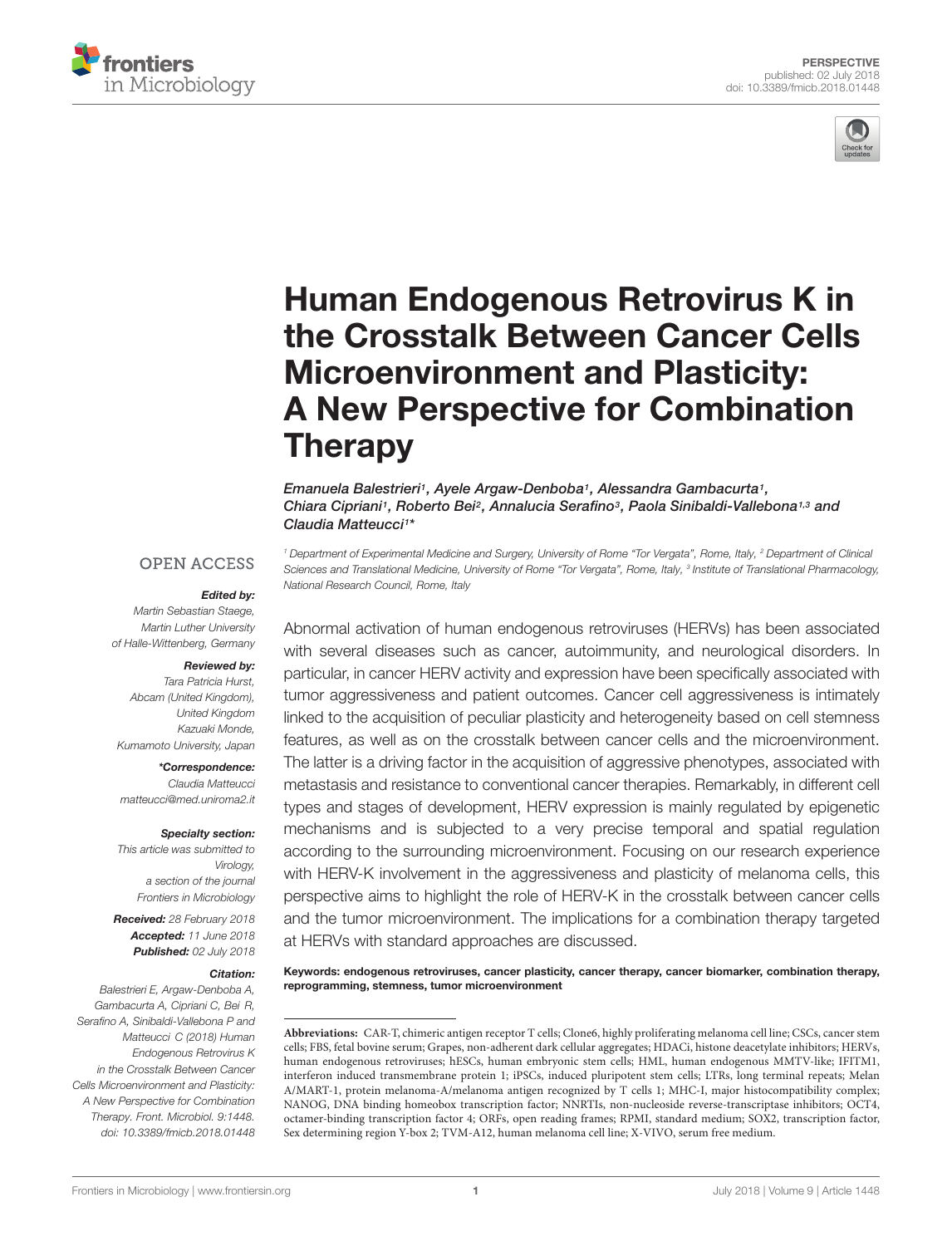# INTRODUCTION

Human endogenous retroviruses are replication-defective proviruses comprising a portion of human genome (∼8%). HERVs are recognized as having a role in health maintenance [\(Vargas et al.,](#page-7-0) [2009\)](#page-7-0) and complex diseases [\(Suntsova et al.,](#page-7-1) [2015;](#page-7-1) [Meyer et al.,](#page-6-0) [2017;](#page-6-0) [Grandi and Tramontano,](#page-6-1) [2018\)](#page-6-1) acting by remodeling structure and function of DNA. Although most of the HERV sequences have been inactivated over time, some of them remain active and, with LTRs, retain the genes encoding the structure, replication, and accessory proteins of retroviruses [\(Wildschutte et al.,](#page-7-2) [2016\)](#page-7-2). LTRs contain regulatory sequences and their activity essentially depends on the chromatin and CpG island methylation of their regulatory regions [\(Katoh and](#page-6-2) [Kurata,](#page-6-2) [2013\)](#page-6-2). In different cell types and stages of development, HERV expression is mainly regulated by epigenetic mechanisms and is subjected to regulation according to the surrounding microenvironment [\(Hurst and Magiorkinis,](#page-6-3) [2017\)](#page-6-3). Numerous endogenous/exogenous factors lead to the activation of HERVs, including hormones [\(Buslei et al.,](#page-5-0) [2015\)](#page-5-0), cytokines [\(Manghera](#page-6-4) [et al.,](#page-6-4) [2016\)](#page-6-4), cytotoxic chemicals/drugs [\(Diem et al.,](#page-6-5) [2012;](#page-6-5) [Mercorio et al.,](#page-6-6) [2017\)](#page-6-6), radiation [\(Schanab et al.,](#page-7-3) [2011\)](#page-7-3), vitamins [\(Liu et al.,](#page-6-7) [2016\)](#page-6-7), and interactions with microorganisms [\(Balada](#page-5-1) [et al.,](#page-5-1) [2009;](#page-5-1) [Toufaily et al.,](#page-7-4) [2011;](#page-7-4) [Gonzalez-Hernandez et al.,](#page-6-8) [2012\)](#page-6-8).

In the last few decades, many studies have highlighted the involvement of HERVs in complex diseases, such as cancer, autoimmunity and neurological disorders [\(Young et al.,](#page-7-5) [2013;](#page-7-5) [Meyer et al.,](#page-6-0) [2017\)](#page-6-0). Although the research activity focused on the "omics" characterization of tumor from the primary site to the metastasis, the molecules that act as intermediaries between the epigenetic effect mediated by the microenvironment and cell fate haven't been completely identified.

The ability of tumors to adapt to microenvironmental changes is embedded in their plasticity. Moreover, on the basis of the genetic predisposition, both differentiated and stem cells are driven toward transformation by the epigenetic pressure of the tumor niche and the microenvironmental changes [\(van den Hurk](#page-7-6) [et al.,](#page-7-6) [2012;](#page-7-6) [Taddei et al.,](#page-7-7) [2013\)](#page-7-7).

An overview of the knowledge on HERVs related to tumors, in light of our experience in melanoma, is provided in order to achieve new insights into the contribution of HERV-K to the crosstalk between cancer cells and the tumor microenvironment. In addition, we suggest future perspectives on their potential therapeutic uses.

# HERVs IN CANCER

Several mechanisms by which HERVs could produce pathological effects have been proposed, including generation of new variants of HERVs, insertional mutagenesis, and protein toxicity [\(Young](#page-7-5) [et al.,](#page-7-5) [2013\)](#page-7-5). In this regard, HERV activation appears to influence the aggressiveness of different cancers, including seminoma, melanoma, leukemia, hepatocellular carcinoma, sarcoma, prostate, breast and colon cancer [\(Cegolon et al.,](#page-5-2) [2013;](#page-5-2) [Kassiotis,](#page-6-9) [2014;](#page-6-9) [Pérot et al.,](#page-6-10) [2015;](#page-6-10) [Suntsova et al.,](#page-7-1) [2015;](#page-7-1) [Giebler et al.,](#page-6-11) [2018\)](#page-6-11). Likewise, the pathologic process of rheumatic disorders, systemic lupus erythematosus, multiple sclerosis, autism spectrum disorders, schizophrenia, bipolar disorder, psoriasis, type I diabetes, and systemic sclerosis shows a correlation with HERV activity [\(Alelú-Paz and Iturrieta-Zuazo,](#page-5-3) [2012;](#page-5-3) [Balestrieri et al.,](#page-5-4) [2012;](#page-5-4) [Brodziak et al.,](#page-5-5) [2012\)](#page-5-5).

Several studies suggested that the aberrant activation of HERVs promotes tumorigenesis through oncogenic mechanisms, such as: (1) insertional mutagenesis with inactivation of tumor suppressor genes [\(Gerdes et al.,](#page-6-12) [2016\)](#page-6-12); (2) activation of downstream (proto-)oncogenes or genes involved in cell growth [\(Fan and Johnson,](#page-6-13) [2011\)](#page-6-13); (3) expression of HERV-K oncogenes such as Rec and Np9 [\(Denne et al.,](#page-6-14) [2007;](#page-6-14) [Chen et al.,](#page-5-6) [2013\)](#page-5-6); (4) expression of HERV proteins involved in the fusion of tumor cells or immunosuppression [\(Downey et al.,](#page-6-15) [2015\)](#page-6-15); (5) disruption of cellular checkpoints [\(Kassiotis and Stoye,](#page-6-16) [2017;](#page-6-16) [Lemaître et al.,](#page-6-17) [2017\)](#page-6-17).

Manifold HERV families have been identified; the HERV-K family is the most recently integrated in human genome, comprising 10 so-called HML subgroups [\(Subramanian et al.,](#page-7-8) [2011\)](#page-7-8). Of these, HML-2 subgroup maintains most of the ORFs actively transcribed. Due to differential transcript splicing and the deletion of 292-bp at the pol and env boundary, HML-2 produces the protein Env (single spliced) and accessory proteins Np9 and Rec (double spliced) [\(Armbruester et al.,](#page-5-7) [2002;](#page-5-7) [Büscher et al.,](#page-5-8) [2006\)](#page-5-8). Their identification helped to understand and characterize this subgroup of HERV-K in many tumors, including ovarian, breast and prostate cancer, melanoma, lymphomas, leukemias, and sarcomas [\(Cegolon et al.,](#page-5-2) [2013;](#page-5-2) [Kassiotis,](#page-6-9) [2014\)](#page-6-9). HERV-K DNA-polymorphisms, mRNA and proteins have been detected in cancer cells; in addition, viral particles have been identified in tissue, serum, and cell lines [\(Hohn et al.,](#page-6-18) [2013\)](#page-6-18). Interestingly, HERV-K is involved in cell transformation and contributes to the metastatic phenotype [\(Downey et al.,](#page-6-15) [2015\)](#page-6-15). Accordingly, we demonstrated the reactivation of HERV-K under restrictive conditions to be strictly required in human melanoma cells to support the expansion of a subpopulation of cancer cells with stemness features [\(Serafino et al.,](#page-7-9) [2009;](#page-7-9) [Argaw-Denboba et al.,](#page-5-9) [2017\)](#page-5-9).

# HERVs AND STEMNESS

Stem cells have self-renewal capacity and give rise to progeny capable of differentiating into diverse cell types. The transcription factors OCT4, SOX2, and NANOG have fundamental roles in maintaining the pluripotency and stemness features of hESCs and contribute to the reprogramming of adult somatic cells into iPSCs [\(Kashyap et al.,](#page-6-19) [2009;](#page-6-19) [Yamasaki et al.,](#page-7-10) [2014\)](#page-7-10). Recent studies showed HERV activity (mainly HERV-H and HERV-K) in hESCs and iPSC [\(Ohnuki et al.,](#page-6-20) [2014;](#page-6-20) [Grow et al.,](#page-6-21) [2015\)](#page-6-21). Specifically, LTR7/HERV-H is one of the transposable elements found more often at the binding sites of OCT4 and NANOG [\(Kunarso et al.,](#page-6-22) [2010\)](#page-6-22) and its targeting compromises the self-renewal functions [\(Wang et al.,](#page-7-11) [2014\)](#page-7-11). Furthermore, DNA hypomethylation at HERV-K LTRs elements together with transactivation by OCT4, increase HERV-K expression during embryogenesis.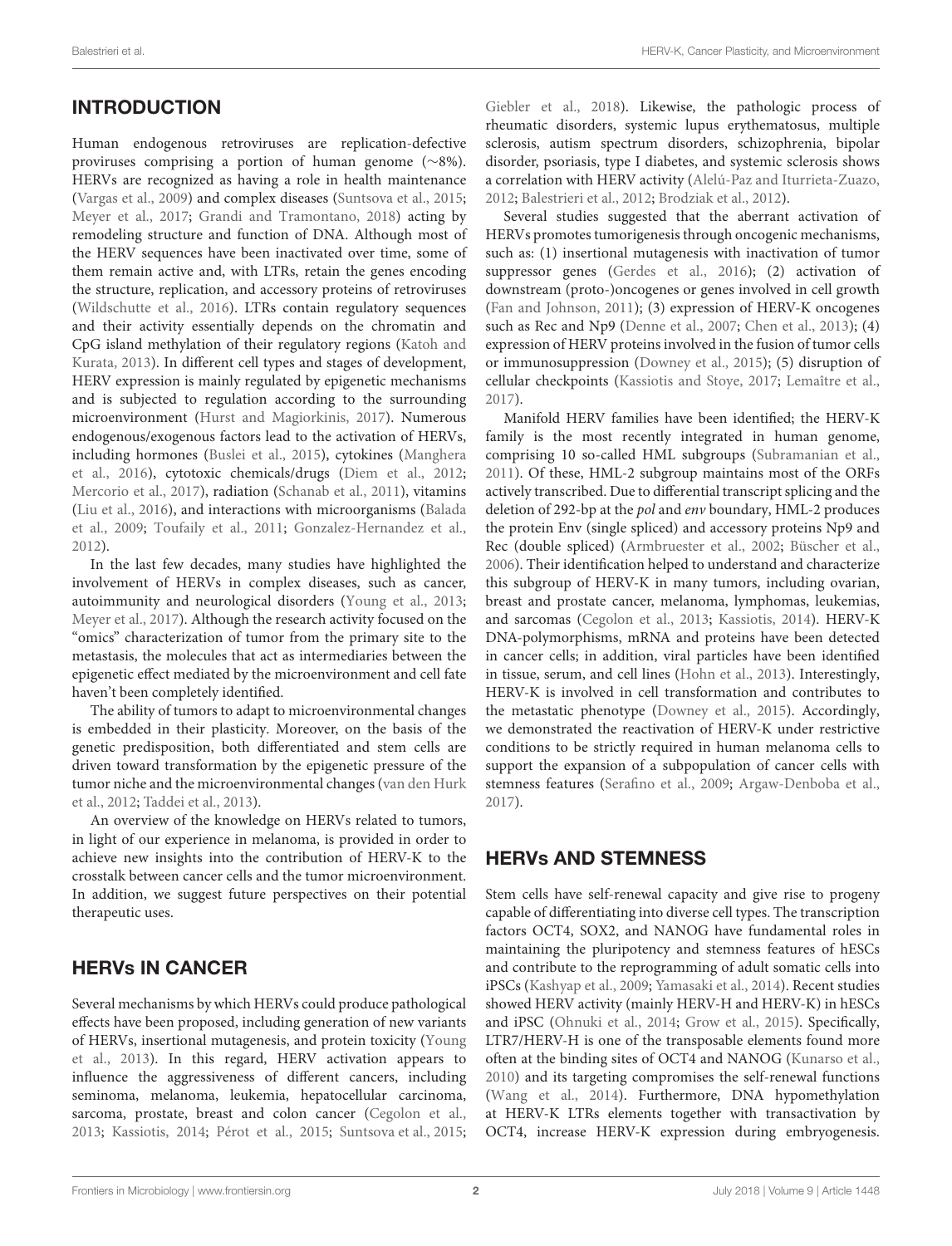In addition, the overexpression of Rec in pluripotent cells increases the interferon-induced transmembrane protein 1 (IFITM1), suggesting a role of HERV-K in the immunoprotection of human embryos against viruses sensitive to the IFITM1-type restriction [\(Grow et al.,](#page-6-21) [2015\)](#page-6-21).

Possessing stemness features is crucial for cancer progression and metastasis. The generation of subpopulations with stemness features determines cancer self-renewal, proliferation and differentiation, allowing immune evasion and acquisition of resistance to therapy. These subpopulations, called CSCs, give rise to heterogeneous cell populations and maintain an undifferentiated state that equips them with the plasticity required to survive environmental stress [\(Aponte and Caicedo,](#page-5-10) [2017;](#page-5-10) [Ramos et al.,](#page-6-23) [2017\)](#page-6-23).

The role of HERVs in stemness and the acquisition of cancer stemness are linked by a complex crosstalk of cellular signals, in which microenvironmental changes play a significant role [\(Cabrera et al.,](#page-5-11) [2015;](#page-5-11) [Argaw-Denboba et al.,](#page-5-9) [2017;](#page-5-9) [Flavahan et al.,](#page-6-24) [2017\)](#page-6-24).

# THE ROLE OF HERV-K IN THE PLASTICITY OF CANCER CELLS: OUR POINT OF VIEW IN MELANOMA

Several studies suggest that the tumorigenesis is determined by genetic alterations, which contribute to transformation, as well as by external factors present in the cancer microenvironment. The microenvironment is therefore considered a part of the tumor that constantly changes in parallel with cancer progression, as a result of bidirectional interactions between tumor cells and cellular and molecular components of their "niche" [\(Plaks et al.,](#page-6-25) [2015;](#page-6-25) [Wang et al.,](#page-7-12) [2017\)](#page-7-12). These interactions are essential for the establishment of a permissive stem cell microenvironment, providing a fine balance between self-renewal/differentiation and quiescence/proliferation. The tumor microenvironment is characterized by adverse growth conditions (hypoxia and acidosis), which trigger a stress response in cancer cells that, with molecules such as cytokines and growth factors, is instrumental in phenotype switching, angiogenesis, tumor growth, and immune evasion.

Cellular plasticity is fundamental for tumor progression and metastasis, to adapt to changes in the microenvironment [\(Taddei](#page-7-7) [et al.,](#page-7-7) [2013\)](#page-7-7). Aggressive cancer cells share many characteristics with embryonal progenitors, expressing developmental genes that allow the differentiation into a wide range of cell lineages, including neural, mesenchymal, and endothelial cells. This mimicry of other cell lineages becomes essential in the cancer's ability to adapt to microenvironmental changes. For instance, melanoma cells show phenotypic heterogeneity and maintain their morphological and biological plasticity despite repeated cloning [\(Bröcker et al.,](#page-5-12) [1991;](#page-5-12) [Hendrix et al.,](#page-6-26) [2003;](#page-6-26) [Boiko et al.,](#page-5-13) [2010\)](#page-5-13).

Several studies from our and other groups demonstrated that HERV-K (HML-2), has a potential aggravating role in malignant melanoma and in immune escape during metastasis [\(Büscher](#page-5-8) [et al.,](#page-5-8) [2006;](#page-5-8) [Serafino et al.,](#page-7-9) [2009;](#page-7-9) [Argaw-Denboba et al.,](#page-5-9) [2017\)](#page-5-9). Since HERV-K is responsive to microenvironmental changes, and melanoma cells are strongly associated with epigenetic and microenvironmental anomalies, the association of HERV-K activation with carcinogenesis is particularly intriguing [\(Li et al.,](#page-6-27) [2015;](#page-6-27) [Roesch,](#page-7-13) [2015\)](#page-7-13).

Our group has established and characterized a metastatic human melanoma cell line, termed TVM-A12, that is highly heterogeneous, plastic and responds strongly to microenvironmental alterations [\(Melino et al.,](#page-6-28) [1993;](#page-6-28) [Serafino](#page-7-9) [et al.,](#page-7-9) [2009;](#page-7-9) [Argaw-Denboba et al.,](#page-5-9) [2017\)](#page-5-9) (**[Figure 1](#page-3-0)**). This has supplied a model to study the crosstalk between HERVs and cancer cells in a changing microenvironment. The TVM-A12 cellular monolayer is characterized by the presence of cells with different morphologies including small ovoid, spindle polygonal and large dendritic forms. Notably, the multiple morphology with melanin production persisted after years of continued passage in culture. When grown in different media, despite changing the morphology and functional characteristics, TVM-A12 retain the ability to restore the original phenotype if standard conditions are re-established. Peculiarly, when cultured in specific media that promote differentiation, TVM-A12 cells show specific phenotypes of melanogenic, adipogenic, and osteogenic lineages (unpublished data) (**[Figure 1](#page-3-0)**). This morphological transition correlated with the change of culture media, without committing to terminal differentiation, has been previously described and is considered a hallmark of stemness in melanoma cells [\(Zhu et al.,](#page-7-14) [2014\)](#page-7-14).

TVM-A12 cells were also cultured at low serum concentrations (RPMI with 1%FBS), a recognized protocol for inducing microenvironmental stress conditions in vitro. This prompted a change in their phenotype, switching from adherent to suspension cells, generating a highly proliferating cell line called Clone6 (**[Figure 1](#page-3-0)**). A major event for the generation of metastatic tumor cells is the inhibition of anoikis, the programmed cell death pathway induced by loss of integrinmediated cell matrix interactions, revealed in vitro by the ability of cells to grow in an anchorage-independent manner [\(Paoli](#page-6-29) [et al.,](#page-6-29) [2013\)](#page-6-29). In the case of Clone6, following cell detachment, cells undergo uncontrolled growth and show loss of expression of immune recognition molecules (MHC-I, Melan A/MART-1), loss of melanin production and ability to generate tumor masses in mice (unpublished data), as one would expect from highly malignant cells. Uniquely, Clone6 cells are unable to return to the original phenotype when standard culture conditions are re-established, and there is a marked transcriptional activation of HERV-K with the concomitant production and release of viral particles, along with these phenotypic and functional changes. The generation of Clone6 from TVM-A12 is shown to be dependent on HERV-K as down-regulation by RNA interference prevents it.

When switching to a serum free medium, such as X-VIVO (typically used for stem cells), TVM-A12 generated non-adherent dark cellular aggregates called Grapes, with a low growth rate (**[Figure 1](#page-3-0)**). Grapes are characterized by increased expression of CSCs markers (CD133 and nestin), loss of expression of immune recognition molecules (MHC-I, Melan A/MART-1) and an increase in melanoma progression and metastasis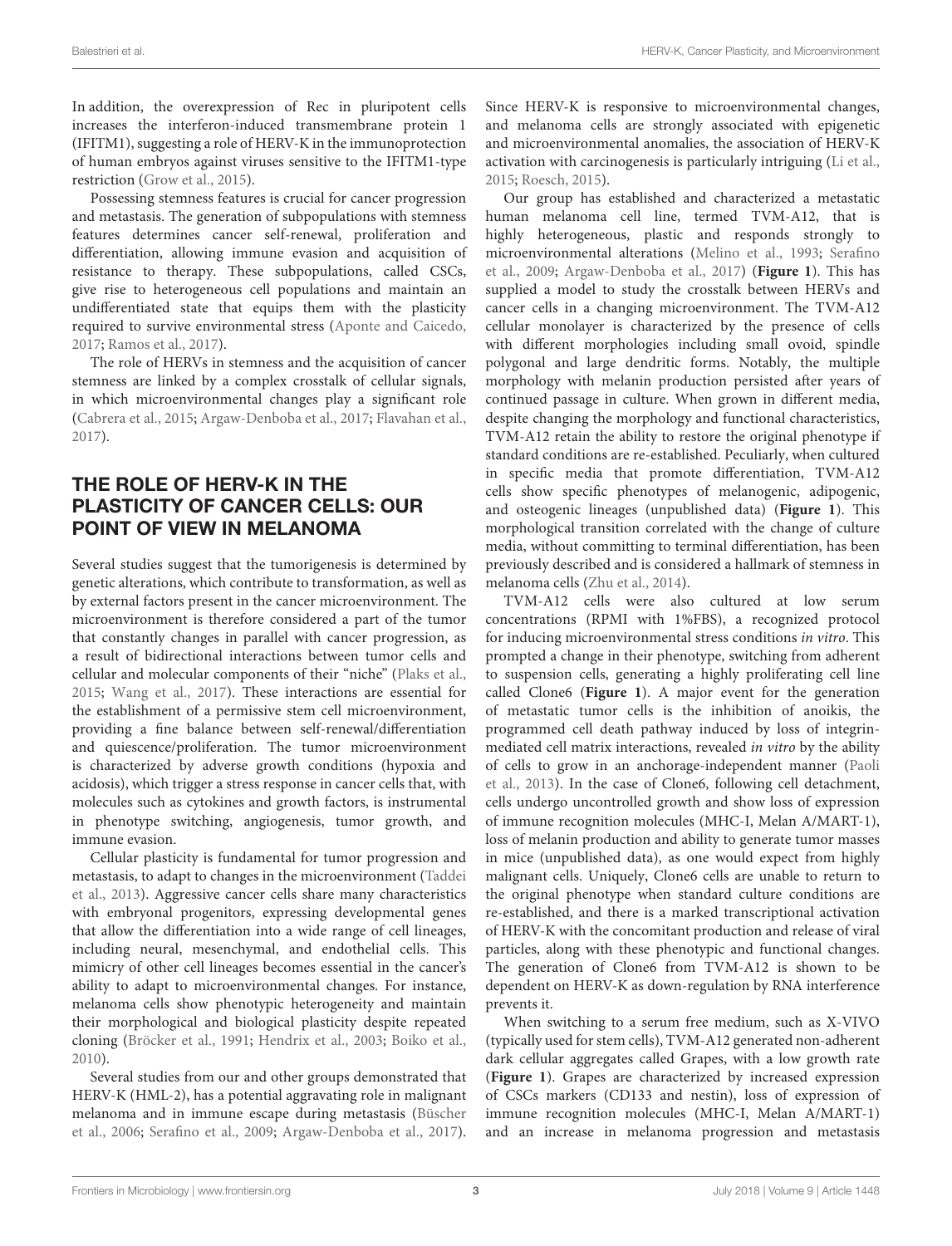

<span id="page-3-0"></span>associated markers (CD10 and CXCR4). This phenotype switch is accompanied by an increased expression of HERV-K, and the link to microenvironmental changes is confirmed by a strong down-regulation of HERV-K expression when cells are returned to media containing serum (RPMI with 10%FBS; X-VIVO with 2–10%FBS). Once again confirming its important role, the silencing of HERV-K in TVM-A12 leads to a reduction in Grapes formation and an induction of cell death.

This HERV-K interference, during Grapes generation, also specifically inhibits the expansion of a CD133+ subpopulation with stemness features, demonstrating the requirement of HERV-K activation to sustain the expansion of this subpopulation. Microenvironmental stress is indicated as critical for regulating stemness of tumor cells [\(Plaks et al.,](#page-6-25) [2015\)](#page-6-25). This subpopulation is characterized by recognized hallmarks of cancer aggressiveness such as high expression of OCT4, self-renewing, migration and invasion capacity. Remarkably, when these cells are treated with NNRTIs such as efavirenz and nevirapine, the results mimic HERV-K interference, with a decrease in HERV-K expression and a concomitant cell death induction. We cannot be certain if the effect of NNRTIs treatment is due to a direct inhibition of the reverse transcriptase of HERV-K or is mediated by the action on other cellular components such as LINE-1 [\(Sinibaldi-Vallebona et al.,](#page-7-15) [2011\)](#page-7-15).

Tumors are graded and evaluated based on their degree of cellular differentiation, more malignant cancers lose the characteristics of the original tissue and approach a more stemcell-like state [\(Lathia and Liu,](#page-6-30) [2017\)](#page-6-30). Given this, it appears that HERV-K inhibition offers a promising avenue of research for combination therapy in cancer.

# HERV-K AND THE ACQUISITION OF CANCER HALLMARKS: RATIONALE FOR COMBINATION THERAPIES

Cell heterogeneity and plasticity are the main drivers of the clonal evolution of genetic resistance and the emergence of highly metastatic tumor phenotypes resistant to conventional chemotherapies and radiation [\(Skvortsov et al.,](#page-7-16) [2014;](#page-7-16) [Roesch,](#page-7-13) [2015\)](#page-7-13). The phenotype-switching ability of melanoma cells in response to the microenvironment drives the dynamicity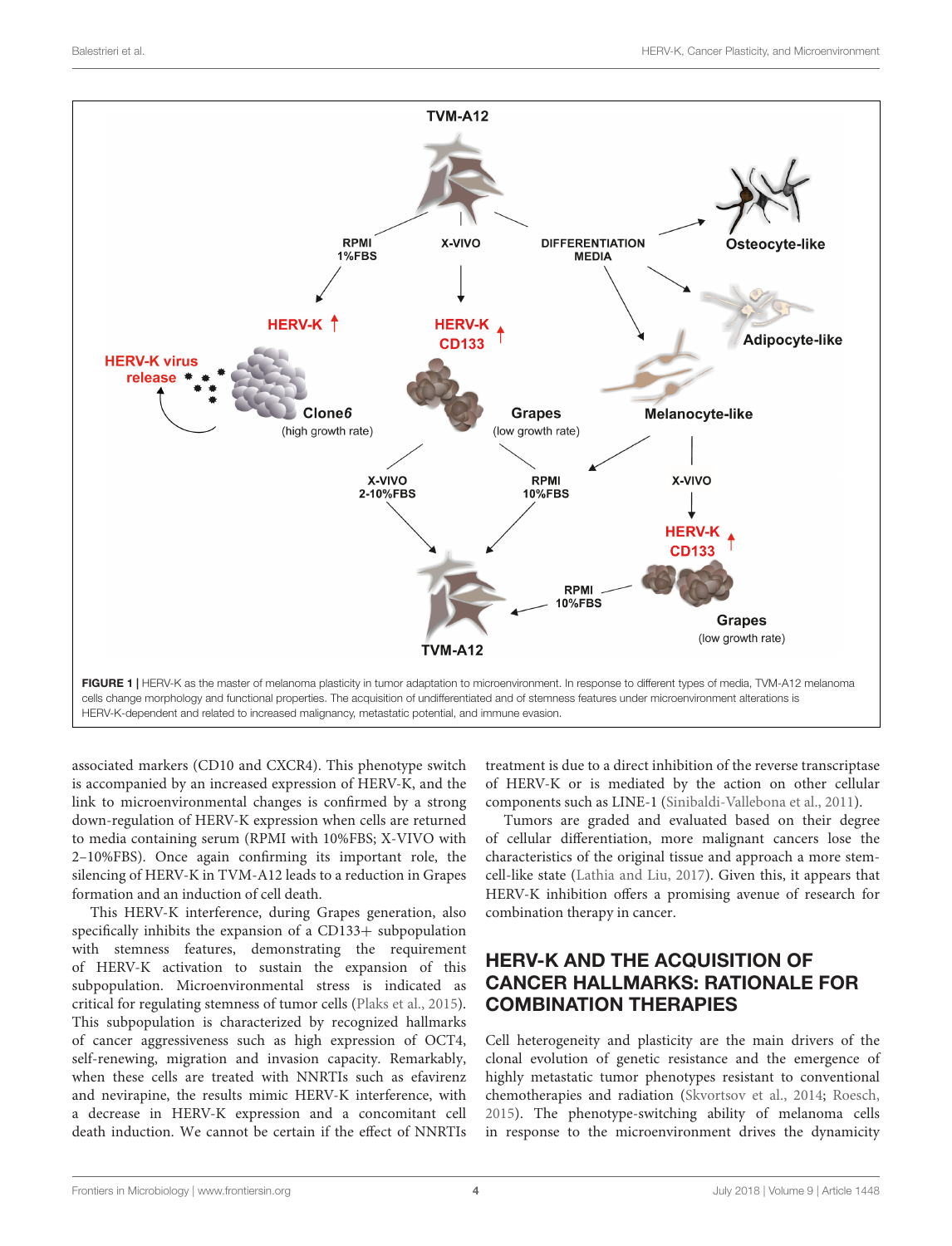

<span id="page-4-0"></span>

of its immune escape and malignant characteristics [\(Li et al.,](#page-6-27) [2015\)](#page-6-27). Accordingly, our studies on melanoma have shown how the activation of HERV-K under microenvironmental stress induces and maintains tumor cell plasticity and determines the acquisition of the typical cancer hallmarks, such as changes in phenotype, stemness feature, immune evasion, and metastasis (**[Figure 2A](#page-4-0)**). Cancer progression is accompanied by metabolic alterations and epigenetic reprogramming. The tumor microenvironment, poor in nutrients and oxygen, is responsible for the metabolic switch observed in cancer cells. The accumulation of glycolysis metabolic products, such as lactate, induces local immune suppression, which facilitates tumor progression and metastasis [\(Renner et al.,](#page-7-17) [2017\)](#page-7-17). Both cellular nutrient metabolism and chromatin organization are remodeled in cancer cells, and these alterations play a key role in tumor development and growth. Indeed, many chromatin modifying-enzymes utilize metabolic intermediates as cofactors or substrates, and recent studies have shown that the epigenome is sensitive to cellular metabolism [\(Yun et al.,](#page-7-18) [2012\)](#page-7-18). Thus, while epigenetic alterations can modify the expression of metabolic enzymes, the metabolic reprogramming can affect the cancer cell epigenome as well (by DNA methylation and histone modifications). One of the most important events for the development and progression of cancer is global DNA hypomethylation [\(Ehrlich,](#page-6-31) [2009;](#page-6-31) [Sandoval and Esteller,](#page-7-19) [2012\)](#page-7-19); indeed, the expression of HERV-K is strongly associated with hypomethylation [\(Stengel et al.,](#page-7-20) [2010;](#page-7-20) [Kreimer et al.,](#page-6-32) [2013\)](#page-6-32), and with increased genomic instability and transcriptome activity [\(Romanish et al.,](#page-7-21) [2010\)](#page-7-21). In this context, the identification and study of mechanisms and regulators of the metabolic switch and epigenetic modifiers, with an eye toward targeted therapies to be used in combination, should provide more effective cancer therapies.

The eradication of tumors and prevention of recurrences are current challenges in cancer therapy. Thus, starting from conventional cancer treatments, including chemotherapy, radiotherapy and surgery, new combination approaches are needed. In this view, we consider HERV-K targeting as a strategy to improve response to therapy (**[Figure 2B](#page-4-0)**). The enhancement of patient's immune response plays a key role in the treatment of cancer. Indeed, in the field of cancer immunotherapy, progress has been made in the development of new technologies aimed at boosting the immune system, such as monoclonal antibodies and engineered CAR-T against tumor antigens [\(Khalil et al.,](#page-6-33) [2016\)](#page-6-33). Actually, targeting of the HERV-K envelope protein by CAR-T cells has already been reported as a potential immunotherapeutic approach for melanoma and other tumors [\(Krishnamurthy](#page-6-34) [et al.,](#page-6-34) [2015\)](#page-6-34). Targeted immunotherapy research demonstrated the potential of anti-HML-2-Env antibodies in inhibiting tumor growth and inducing apoptosis, both in vitro and in vivo mouse models [\(Wang-Johanning et al.,](#page-7-22) [2012\)](#page-7-22). Moreover, based on the immunogenic property of HERV-K proteins [\(Reis et al.,](#page-6-35) [2013\)](#page-6-35), studies are underway on a peptide-based vaccine derived from HERV-K in order to control the spread of cancer [\(Kraus et al.,](#page-6-36) [2013\)](#page-6-36).

Another approach is the identification of the microenvironmental factors and the corresponding signal transduction pathways that are responsible for transdifferentiation of cancer cells. These could be potential targets for a new therapeutic approach for cancer reprogramming into a differentiated state, with a decrease or even loss of cancer stemness features and malignancy [\(Carpentieri et al.,](#page-5-14) [2016\)](#page-5-14). One promising result in this direction has been the achievement of a new type of cancer cell reprogramming: the osteogenic differentiation of neuroblastoma cells, switched to a different germ layer through rapamycin induction in the presence of a scaffold, without an intermediate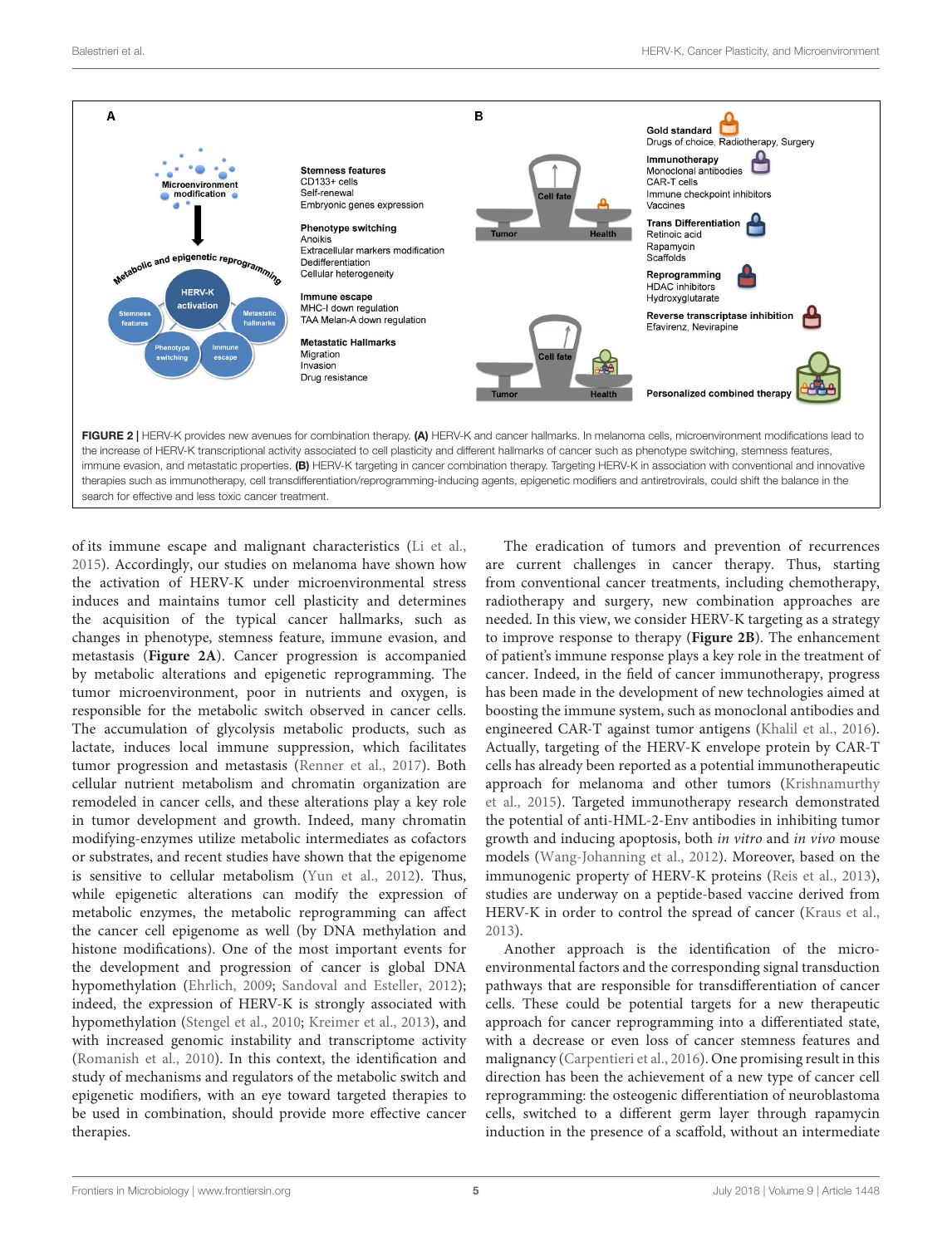iPSCs step [\(Carpentieri et al.,](#page-5-15) [2015\)](#page-5-15). It would be of interest to study how the expression of retroelements is regulated during the cancer transdifferentiation process.

Histone deacetylate inhibitors are currently used in the clinical setting as anticancer agents that alter the regulation of histone proteins. HDACi can modify the acetylation status of histones, resulting in the induction of cell cycle arrest, apoptosis or differentiation [\(Eckschlager et al.,](#page-6-37) [2017\)](#page-6-37). HDACi potentially re-activate HERVs, however, the beneficial or detrimental effects of epigenetic drugs on HERV modulation are currently discussed [\(Chiappinelli et al.,](#page-5-16) [2015;](#page-5-16) [Hurst et al.,](#page-6-38) [2016;](#page-6-38) [Daskalakis et al.,](#page-6-39) [2018;](#page-6-39) [White et al.,](#page-7-23) [2018\)](#page-7-23).

In a broader context, our group and other authors had already suggested intervening on the activity of retroelements with antiretroviral drugs [\(Sinibaldi-Vallebona et al.,](#page-7-15) [2011;](#page-7-15) [Argaw-](#page-5-9)[Denboba et al.,](#page-5-9) [2017;](#page-5-9) [Contreras-Galindo et al.,](#page-5-17) [2017\)](#page-5-17), which now more than ever appears as a promising new component in future combination therapies in cancer.

# FUTURE DIRECTIONS

In this scenario, the responsiveness to external stimuli of HERVs attributes to these genetic elements a high relevance in the crosstalk between tumor and microenvironment. Based on our experience we have demonstrated that HERV-K is fundamental in the acquisition of stemness features and aggressiveness under the pressure of the microenvironment. Following the path indicated

## **REFERENCES**

- <span id="page-5-3"></span>Alelú-Paz, R., and Iturrieta-Zuazo, I. (2012). Human endogenous retroviruses: their possible role in the molecular etiology of the schizophrenia. Open J. Gen. 2, 70–76. [doi: 10.4236/ojgen.2012.21009](https://doi.org/10.4236/ojgen.2012.21009)
- <span id="page-5-10"></span>Aponte, P. M., and Caicedo, A. (2017). Stemness in cancer: stem cells, cancer stem cells, and their microenvironment. Stem Cells Int. 2017, 5619472. [doi: 10.1155/2017/5619472](https://doi.org/10.1155/2017/5619472)
- <span id="page-5-9"></span>Argaw-Denboba, A., Balestrieri, E., Serafino, A., Cipriani, C., Bucci, I., Sorrentino, R., et al. (2017). HERV-K activation is strictly required to sustain CD133+ melanoma cells with stemness features. J. Exp. Clin. Cancer Res. 36:20. [doi: 10.1186/s13046-016-0485-x](https://doi.org/10.1186/s13046-016-0485-x)
- <span id="page-5-7"></span>Armbruester, V., Sauter, M., Krautkraemer, E., Meese, E., Kleiman, A., Best, B., et al. (2002). A novel gene from the human endogenous retrovirus K expressed in transformed cells. Clin. Cancer Res. 8, 1800–1807.
- <span id="page-5-1"></span>Balada, E., Ordi-Ros, J., and Vilardell-Tarrés, M. (2009). Molecular mechanisms mediated by human endogenous retroviruses (HERVs) in autoimmunity. Rev. Med. Virol. 19, 273–286. [doi: 10.1002/rmv.622](https://doi.org/10.1002/rmv.622)
- <span id="page-5-4"></span>Balestrieri, E., Arpino, C., Matteucci, C., Sorrentino, R., Pica, F., Alessandrelli, R., et al. (2012). HERVs expression in autism spectrum disorders. PLoS One 7:e48831. [doi: 10.1371/journal.pone.0048831](https://doi.org/10.1371/journal.pone.0048831)
- <span id="page-5-13"></span>Boiko, A. D., Razorenova, O. V., van de Rijn, M., Swetter, S. M., Johnson, D. L., Ly, D. P., et al. (2010). Human melanoma-initiating cells express neural crest nerve growth factor receptor CD271. Nature 466, 133–137. [doi: 10.1038/nature](https://doi.org/10.1038/nature09161) [09161](https://doi.org/10.1038/nature09161)
- <span id="page-5-12"></span>Bröcker, E. B., Magiera, H., and Herlyn, M. (1991). Nerve growth and expression of receptors for nerve growth factor in tumors of melanocyte origin. J. Invest. Dermatol. 96, 662–665. [doi: 10.1111/1523-1747.ep12470585](https://doi.org/10.1111/1523-1747.ep12470585)
- <span id="page-5-5"></span>Brodziak, A., Ziółko, E., Muc-Wierzgon, M., Nowakowska-Zajdel, E., Kokot, T., ´ and Klakla, K. (2012). The role of human endogenous retroviruses in the pathogenesis of autoimmune diseases. Med. Sci. Monit. 18, RA80–RA88. [doi: 10.12659/MSM.882892](https://doi.org/10.12659/MSM.882892)

by our results on melanoma cells, we aim to widen the scope and depth of our knowledge of HERV-K in cancer plasticity, by exploring other cancer types and by deciphering the molecular pathways underlying the responsiveness of HERV-K to the microenvironment. We believe that future combination therapies able to target HERV-K and other retroelements will become indispensable weapons in a wider arsenal for fighting cancers. Therefore, we propose that expanding the range of therapeutic options will allow defining personalized combination therapies in the future.

# AUTHOR CONTRIBUTIONS

All authors listed have made substantial, direct and intellectual contributions to this perspective, revised and approved the final version of the manuscript for publication.

## FUNDING

This work was supported with the European Project Tempus n.144529-2008.

# ACKNOWLEDGMENTS

We wish to thank Giacomo Diedenhofen and Dr. Martino Tony Miele for their linguistic assistance.

- <span id="page-5-8"></span>Büscher, K., Hahn, S., Hofmann, M., Trefzer, U., Ozel, M., Sterry, W., et al. (2006). Expression of the human endogenous retrovirus-K transmembrane envelope, Rec and Np9 proteins in melanomas and melanoma cell lines. Melanoma Res. 16, 223–234. [doi: 10.1097/01.cmr.0000215031.07941.ca](https://doi.org/10.1097/01.cmr.0000215031.07941.ca)
- <span id="page-5-0"></span>Buslei, R., Strissel, P. L., Henke, C., Schey, R., Lang, N., Ruebner, M., et al. (2015). Activation and regulation of endogenous retroviral genes in the human pituitary gland and related endocrine tumours. Neuropathol. Appl. Neurobiol. 41, 180–200. [doi: 10.1111/nan.12136](https://doi.org/10.1111/nan.12136)
- <span id="page-5-11"></span>Cabrera, M. C., Hollingsworth, R. E., and Hurt, E. M. (2015). Cancer stem cell plasticity and tumor hierarchy. World J. Stem Cells 7, 27–36. [doi: 10.4252/wjsc.](https://doi.org/10.4252/wjsc.v7.i1.27) [v7.i1.27](https://doi.org/10.4252/wjsc.v7.i1.27)
- <span id="page-5-15"></span>Carpentieri, A., Cozzoli, E., Scimeca, M., Bonanno, E., Sardanelli, A. M., and Gambacurta, A. (2015). Differentiation of human neuroblastoma cells toward the osteogenic lineage by mTOR inhibitor. Cell Death Dis. 6, e1974. [doi: 10.1038/cddis.2015.244](https://doi.org/10.1038/cddis.2015.244)
- <span id="page-5-14"></span>Carpentieri, A., Diedenhofen, G., and Gambacurta, G. (2016). Back on track: new perspectives on cancer cell reprogramming. Single Cell Biol. 5:151. [doi: 10.4172/](https://doi.org/10.4172/2168-9431.1000151) [2168-9431.1000151](https://doi.org/10.4172/2168-9431.1000151)
- <span id="page-5-2"></span>Cegolon, L., Salata, C., Weiderpass, E., Vineis, P., Palù, G., and Mastrangelo, G. (2013). Human endogenous retroviruses and cancer prevention: evidence and prospects. BMC Cancer 13:4. [doi: 10.1186/1471-2407-13-4](https://doi.org/10.1186/1471-2407-13-4)
- <span id="page-5-6"></span>Chen, T., Meng, Z., Gan, Y., Wang, X., Xu, F., Gu, Y., et al. (2013). The viral oncogene Np9 acts as a critical molecular switch for co-activating β-catenin, ERK, Akt and Notch1 and promoting the growth of human leukemia stem/progenitor cells. Leukemia 27, 1469–1478. [doi: 10.1038/leu.2013.8](https://doi.org/10.1038/leu.2013.8)
- <span id="page-5-16"></span>Chiappinelli, K. B., Strissel, P. L., Desrichard, A., Li, H., Henke, C., Akman, B., et al. (2015). Inhibiting DNA methylation causes an interferon response in cancer via dsRNA including endogenous retroviruses. Cell 162, 974–986. [doi: 10.1016/j.cell.2015.07.011](https://doi.org/10.1016/j.cell.2015.07.011)
- <span id="page-5-17"></span>Contreras-Galindo, R., Dube, D., Fujinaga, K., Kaplan, M. H., and Markovitz, D. M. (2017). Susceptibility of human endogenous retrovirus type K to reverse transcriptase inhibitors. J. Virol. 91, e1309–e1317. [doi: 10.1128/JVI.01309-17](https://doi.org/10.1128/JVI.01309-17)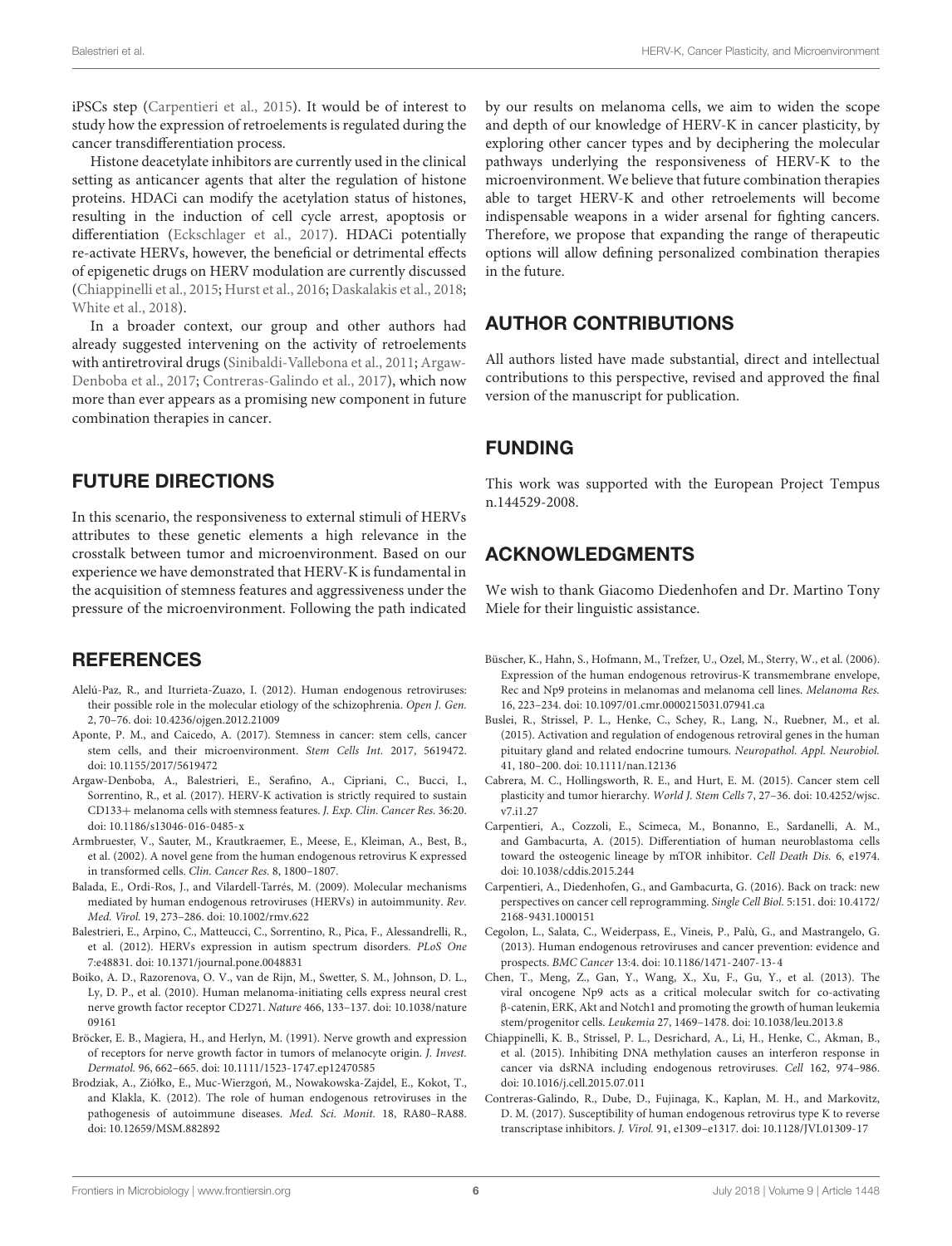- <span id="page-6-39"></span>Daskalakis, M., Brocks, D., Sheng, Y. H., Islam, M. S., Ressnerova, A., Assenov, Y., et al. (2018). Reactivation of endogenous retroviral elements via treatment with DNMT- and HDAC-inhibitors. Cell Cycle [doi: 10.1080/15384101.2018.1442623](https://doi.org/10.1080/15384101.2018.1442623) [Epub ahead of print].
- <span id="page-6-14"></span>Denne, M., Sauter, M., Armbruester, V., Licht, J. D., Roemer, K., and Mueller-Lantzsch, N. (2007). Physical and functional interactions of human endogenous retrovirus proteins Np9 and rec with the promyelocytic leukemia zinc finger protein. J. Virol. 81, 5607–5616. [doi: 10.1128/JVI.02771-06](https://doi.org/10.1128/JVI.02771-06)
- <span id="page-6-5"></span>Diem, O., Schäffner, M., Seifarth, W., and Leib-Mösch, C. (2012). Influence of antipsychotic drugs on human endogenous retrovirus (HERV) transcription in brain cells. PLoS One 7:e30054. [doi: 10.1371/journal.pone.0030054](https://doi.org/10.1371/journal.pone.0030054)
- <span id="page-6-15"></span>Downey, R. F., Sullivan, F. J., Wang-Johanning, F., Ambs, S., Giles, F. J., and Glynn, S. A. (2015). Human endogenous retrovirus K and cancer: Innocent bystander or tumorigenic accomplice? Int. J. Cancer 137, 1249–1257. [doi: 10.1002/ijc.](https://doi.org/10.1002/ijc.29003) [29003](https://doi.org/10.1002/ijc.29003)
- <span id="page-6-37"></span>Eckschlager, T., Plch, J., Stiborova, M., and Hrabeta, J. (2017). Histone deacetylase inhibitors as anticancer drugs. Int. J. Mol. Sci. 18:E1414. [doi: 10.3390/](https://doi.org/10.3390/ijms18071414) iims18071414
- <span id="page-6-31"></span>Ehrlich, M. (2009). DNA hypomethylation in cancer cells. Epigenomics 1, 239–259. [doi: 10.2217/epi.09.33](https://doi.org/10.2217/epi.09.33)
- <span id="page-6-13"></span>Fan, H., and Johnson, C. (2011). Insertional oncogenesis by non-acute retroviruses: implications for gene therapy. Viruses 3, 398–422. [doi: 10.3390/v3040398](https://doi.org/10.3390/v3040398)
- <span id="page-6-24"></span>Flavahan, W. A., Gaskell, E., and Bernstein, B. E. (2017). Epigenetic plasticity and the hallmarks of cancer. Science 357:eaal2380. [doi: 10.1126/science.aal2380](https://doi.org/10.1126/science.aal2380)
- <span id="page-6-12"></span>Gerdes, P., Richardson, S. R., Mager, D. L., and Faulkner, G. J. (2016). Transposable elements in the mammalian embryo: pioneers surviving through stealth and service. Genome Biol. 17:100. [doi: 10.1186/s13059-016-0965-5](https://doi.org/10.1186/s13059-016-0965-5)
- <span id="page-6-11"></span>Giebler, M., Staege, M. S., Blauschmidt, S., Ohm, L. I., Kraus, M., Würl, P., et al. (2018). Elevated HERV-K expression in soft tissue sarcoma is associated with worsened relapse-free survival. Front. Microbiol. 9:211. [doi: 10.3389/fmicb.](https://doi.org/10.3389/fmicb.2018.00211) [2018.00211](https://doi.org/10.3389/fmicb.2018.00211)
- <span id="page-6-8"></span>Gonzalez-Hernandez, M. J., Swanson, M. D., Contreras-Galindo, R., Cookinham, S., King, S. R., Noel, R. J. Jr., et al. (2012). Expression of human endogenous retrovirus type K (HML-2) is activated by the Tat protein of HIV-1. J. Virol. 86, 7790–7805. [doi: 10.1128/JVI.07215-11](https://doi.org/10.1128/JVI.07215-11)
- <span id="page-6-1"></span>Grandi, N., and Tramontano, E. (2018). HERV envelope proteins: physiological role and pathogenic potential in cancer and autoimmunity. Front. Microbiol. 9:462. [doi: 10.3389/fmicb.2018.00462](https://doi.org/10.3389/fmicb.2018.00462)
- <span id="page-6-21"></span>Grow, E. J., Flynn, R. A., Chavez, S. L., Bayless, N. L., Wossidlo, M., Wesche, D. J., et al. (2015). Intrinsic retroviral reactivation in human preimplantation embryos and pluripotent cells. Nature 522, 221–225. [doi: 10.1038/nature14308](https://doi.org/10.1038/nature14308)
- <span id="page-6-26"></span>Hendrix, M. J., Seftor, E. A., Hess, A. R., and Seftor, R. E. (2003). Molecular plasticity of human melanoma cells. Oncogene 22, 3070–3075. [doi: 10.1038/sj.](https://doi.org/10.1038/sj.onc.1206447) [onc.1206447](https://doi.org/10.1038/sj.onc.1206447)
- <span id="page-6-18"></span>Hohn, O., Hanke, K., and Bannert, N. (2013). HERV-K(HML-2), the best preserved family of HERVs: endogenization, expression, and implications in health and disease. Front. Oncol. 3:246. [doi: 10.3389/fonc.2013.00246](https://doi.org/10.3389/fonc.2013.00246)
- <span id="page-6-38"></span>Hurst, T., Pace, M., Katzourakis, A., Phillips, R., Klenerman, P., Frater, J., et al. (2016). Human endogenous retrovirus (HERV) expression is not induced by treatment with the histone deacetylase (HDAC) inhibitors in cellular models of HIV-1 latency. Retrovirology 13:10. [doi: 10.1186/s12977-016-0242-4](https://doi.org/10.1186/s12977-016-0242-4)
- <span id="page-6-3"></span>Hurst, T. P., and Magiorkinis, G. (2017). Epigenetic control of human endogenous retrovirus expression: focus on regulation of long-terminal repeats (LTRs). Viruses 9:E130. [doi: 10.3390/v9060130](https://doi.org/10.3390/v9060130)
- <span id="page-6-19"></span>Kashyap, V., Rezende, N. C., Scotland, K. B., Shaffer, S. M., Persson, J. L., Gudas, L. J., et al. (2009). Regulation of stem cell pluripotency and differentiation involves a mutual regulatory circuit of the NANOG, OCT4, and SOX2 pluripotency transcription factors with polycomb repressive complexes and stem cell microRNAs. Stem Cells Dev. 18, 1093–1108. [doi: 10.1089/scd.2009.](https://doi.org/10.1089/scd.2009.0113) [0113](https://doi.org/10.1089/scd.2009.0113)
- <span id="page-6-9"></span>Kassiotis, G. (2014). Endogenous retroviruses and the development of cancer. J. Immunol. 192, 1343–1349. [doi: 10.4049/jimmunol.1302972](https://doi.org/10.4049/jimmunol.1302972)
- <span id="page-6-16"></span>Kassiotis, G., and Stoye, J. P. (2017). Making a virtue of necessity: the pleiotropic role of human endogenous retroviruses in cancer. Philos. Trans. R. Soc. Lond. B Biol. Sci. 372:20160277. [doi: 10.1098/rstb.2016.0277](https://doi.org/10.1098/rstb.2016.0277)
- <span id="page-6-2"></span>Katoh, I., and Kurata, S. (2013). Association of endogenous retroviruses and long terminal repeats with human disorders. Front. Oncol. 3:234. [doi: 10.3389/fonc.](https://doi.org/10.3389/fonc.2013.00234) [2013.00234](https://doi.org/10.3389/fonc.2013.00234)
- <span id="page-6-33"></span>Khalil, D. N., Smith, E. L., Brentjens, R. J., and Wolchok, J. D. (2016). The future of cancer treatment: immunomodulation, CARs and combination immunotherapy. Nat. Rev. Clin. Oncol. 13, 273–290. [doi: 10.1038/nrclinonc.](https://doi.org/10.1038/nrclinonc.2016.25) [2016.25](https://doi.org/10.1038/nrclinonc.2016.25)
- <span id="page-6-36"></span>Kraus, B., Fischer, K., Büchner, S. M., Wels, W. S., Löwer, R., Sliva, K., et al. (2013). Vaccination directed against the human endogenous retrovirus-K envelope protein inhibits tumor growth in a murine model system. PLoS One 8:e72756. [doi: 10.1371/journal.pone.0072756](https://doi.org/10.1371/journal.pone.0072756)
- <span id="page-6-32"></span>Kreimer, U., Schulz, W. A., Koch, A., Niegisch, G., and Goering, W. (2013). HERV-K and LINE-1 DNA methylation and reexpression in urothelial carcinoma. Front. Oncol. 2013:255. [doi: 10.3389/fonc.2013.00255](https://doi.org/10.3389/fonc.2013.00255)
- <span id="page-6-34"></span>Krishnamurthy, J., Rabinovich, B. A., Mi, T., Switzer, K. C., Olivares, S., Maiti, S. N., et al. (2015). Genetic engineering of T cells to target HERV-K, an ancient retrovirus on melanoma. Clin. Cancer Res. 21, 3241–3251. [doi: 10.1158/1078-](https://doi.org/10.1158/1078-0432.CCR-14-3197) [0432.CCR-14-3197](https://doi.org/10.1158/1078-0432.CCR-14-3197)
- <span id="page-6-22"></span>Kunarso, G., Chia, N. Y., Jeyakani, J., Hwang, C., Lu, X., Chan, Y. S., et al. (2010). Transposable elements have rewired the core regulatory network of human embryonic stem cells. Nat. Genet. 42, 631–634. [doi: 10.1038/ng.600](https://doi.org/10.1038/ng.600)
- <span id="page-6-30"></span>Lathia, J. D., and Liu, H. (2017). Overview of cancer stem cells and stemness for community oncologists. Target. Oncol. 12, 387–399. [doi: 10.1007/s11523-017-](https://doi.org/10.1007/s11523-017-0508-3) [0508-3](https://doi.org/10.1007/s11523-017-0508-3)
- <span id="page-6-17"></span>Lemaître, C., Tsang, J., Bireau, C., Heidmann, T., and Dewannieux, M. (2017). A human endogenous retrovirus-derived gene that can contribute to oncogenesis by activating the ERK pathway and inducing migration and invasion. PLoS Pathog. 13:e1006451. [doi: 10.1371/journal.ppat.1006451](https://doi.org/10.1371/journal.ppat.1006451)
- <span id="page-6-27"></span>Li, F. Z., Dhillon, A. S., Anderson, R. L., McArthur, G., and Ferrao, P. T. (2015). Phenotype switching in melanoma: implications for progression and therapy. Front. Oncol. 5:31. [doi: 10.3389/fonc.2015.00031](https://doi.org/10.3389/fonc.2015.00031)
- <span id="page-6-7"></span>Liu, M., Ohtani, H., Zhou, W., Ørskov, A. D., Charlet, J., Zhang, Y. W., et al. (2016). Vitamin C increases viral mimicry induced by 5-aza-2'-deoxycytidine. Proc. Natl. Acad. Sci. U.S.A. 113, 10238–10244. [doi: 10.1073/pnas.1612](https://doi.org/10.1073/pnas.1612262113) [262113](https://doi.org/10.1073/pnas.1612262113)
- <span id="page-6-4"></span>Manghera, M., Ferguson-Parry, J., Lin, R., and Douville, R. N. (2016). NF-κB and IRF1 induce endogenous retrovirus K expression via interferon-stimulated response elements in its 5' long terminal repeat. J. Virol. 90, 9338–9349. [doi: 10.1128/JVI.01503-16](https://doi.org/10.1128/JVI.01503-16)
- <span id="page-6-28"></span>Melino, G., Sinibaldi-Vallebona, P., D'Atri, S., Annicchiarico-Petruzzelli, M., Rasi, G., Catani, M. V., et al. (1993). Characterization of three melanoma cell lines (TVM-A12, TVM-A-197, TVM-BO): sensitivity to lysis and effect of retinoic acid. Clin. Chem. Enzymol. Commun. 6, 105–119.
- <span id="page-6-6"></span>Mercorio, R., Bonzini, M., Angelici, L., Iodice, S., Delbue, S., Mariani, J., et al. (2017). Effects of metal-rich particulate matter exposure on exogenous and endogenous viral sequence methylation in healthy steel-workers. Environ. Res. 159, 452–457. [doi: 10.1016/j.envres.2017.08.042](https://doi.org/10.1016/j.envres.2017.08.042)
- <span id="page-6-0"></span>Meyer, T. J., Rosenkrantz, J. L., Carbone, L., and Chavez, S. L. (2017). Endogenous retroviruses: with us and against us. Front. Chem. 5:23. [doi: 10.3389/fchem.](https://doi.org/10.3389/fchem.2017.00023) [2017.00023](https://doi.org/10.3389/fchem.2017.00023)
- <span id="page-6-20"></span>Ohnuki, M., Tanabe, K., Sutou, K., Teramoto, I., Sawamura, Y., Narita, M., et al. (2014). Dynamic regulation of human endogenous retroviruses mediates factorinduced reprogramming and differentiation potential. Proc. Natl. Acad. Sci. U.S.A. 111, 12426–12431. [doi: 10.1073/pnas.1413299111](https://doi.org/10.1073/pnas.1413299111)
- <span id="page-6-29"></span>Paoli, P., Giannoni, E., and Chiarugi, P. (2013). Anoikis molecular pathways and its role in cancer progression. Biochim. Biophys. Acta 1833, 3481–3498. [doi: 10.1016/j.bbamcr.2013.06.026](https://doi.org/10.1016/j.bbamcr.2013.06.026)
- <span id="page-6-10"></span>Pérot, P., Mullins, C. S., Naville, M., Bressan, C., Hühns, M., Gock, M., et al. (2015). Expression of young HERV-H loci in the course of colorectal carcinoma and correlation with molecular subtypes. Oncotarget 6, 40095–40111. [doi: 10.18632/](https://doi.org/10.18632/oncotarget.5539) [oncotarget.5539](https://doi.org/10.18632/oncotarget.5539)
- <span id="page-6-25"></span>Plaks, V., Kong, N., and Werb, Z. (2015). The cancer stem cell niche: how essential is the niche in regulating stemness of tumor cells? Cell Stem Cell 16, 225–238. [doi: 10.1016/j.stem.2015.02.015](https://doi.org/10.1016/j.stem.2015.02.015)
- <span id="page-6-23"></span>Ramos, E. K., Hoffmann, A. D., Gerson, S. L., and Liu, H. (2017). new opportunities and challenges to defeat cancer stem cells. Trends Cancer 3, 780–796. [doi: 10.1016/j.trecan.2017.08.007](https://doi.org/10.1016/j.trecan.2017.08.007)
- <span id="page-6-35"></span>Reis, B. S., Jungbluth, A. A., Frosina, D., Holz, M., Ritter, E., Nakayama, E., et al. (2013). Prostate cancer progression correlates with increased humoral immune response to a human endogenous retrovirus GAG protein. Clin. Cancer Res. 19, 6112–6125. [doi: 10.1158/1078-0432.CCR-12-3580](https://doi.org/10.1158/1078-0432.CCR-12-3580)